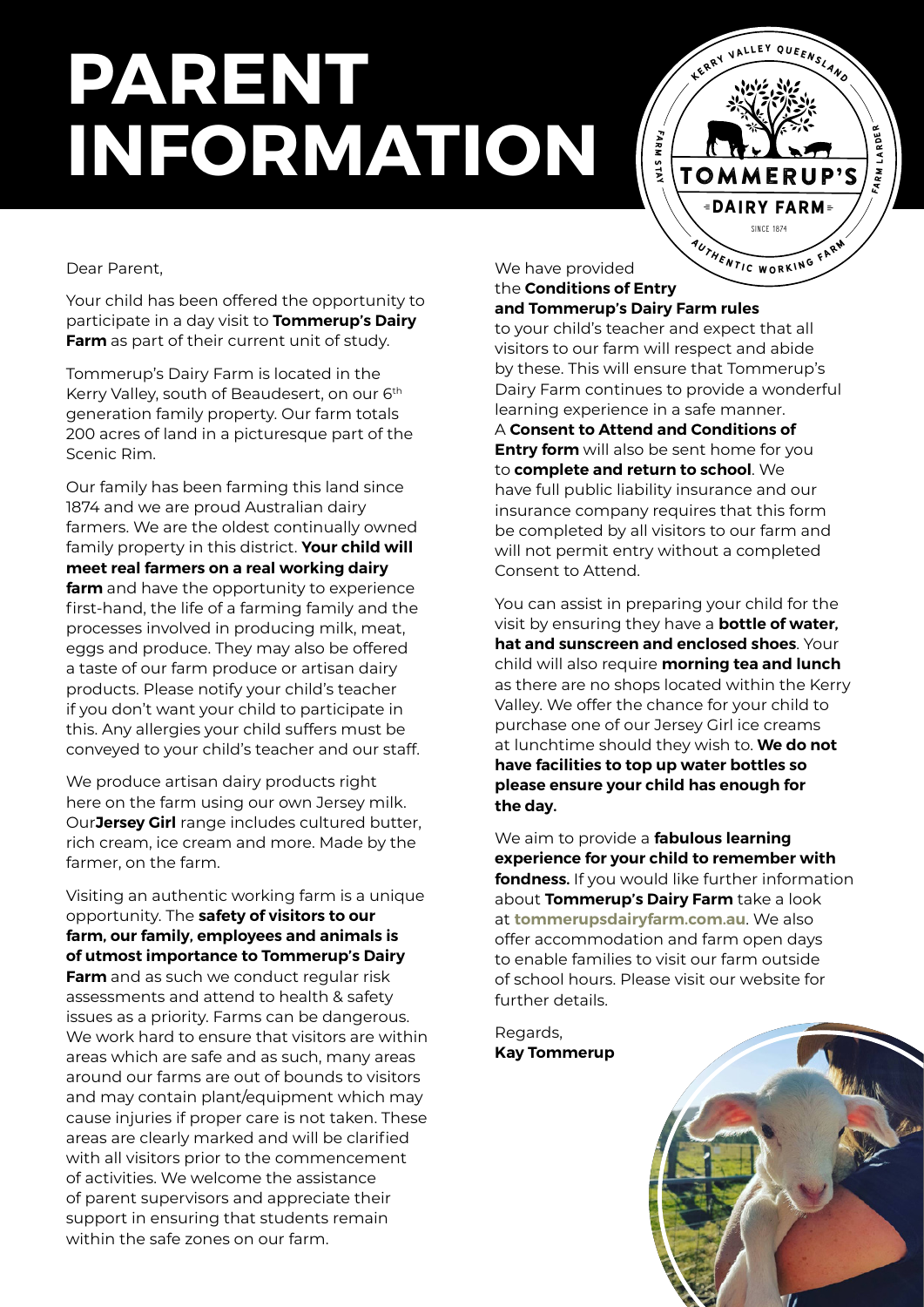# **TEACHER INFORMATION**



Thank you for your interest in visiting our 6<sup>th</sup> generation working dairy farm situated in the picturesque Kerry Valley. We offer school children the chance to experience life on the farm in a hands-on, engaging

manner that fits many areas of the curriculum and is suited to a variety of age levels. Our family runs a mixed farm producing milk, meat, eggs and artisan dairy products in a sustainable and natural system.

As this is an authentic working dairy farm, we keep visits to a limited number to ensure that our animals and our farm property remains our first priority. This also ensures that we can offer a genuine farm experience to our visitors now and into the future. At times, it may take longer than normal for us to respond to email and phone enquiries, we work long hours on the farm and time in the office is limited. The very reason you would like to visit our farm is also the reason we often can't respond immediately to enquiries; this is a working farm. We greatly appreciate your understanding and patience.

We are happy to work with group leaders to ensure that we provide a comprehensive program in line with your current unit of study. The content of the farm visit is altered to ensure it is age appropriate. It is our intention to keep group numbers limited to 60 children or less per visit; we believe this provides the best possible farm experience for your group. We will consider numbers slightly higher than this on a case by case basis.

The cost per child for our school program is \$20 +GST with a minimum cost of \$500 +GST per group. Adult supervisors are admitted free of charge. A deposit equal to the minimum charge (\$500 +GST) is required to secure the booking and is refundable up to 14 days prior to the visit date should a cancellation be required.

Safety is of the utmost importance to us and we take great care and attention to detail to ensure that we provide safe areas in which visitors can engage themselves in farm activities. Every visitor to our farm is required to complete a Consent to Attend form as a requirement of our insurance company.

A Parent Information Letter is available for you to forward details home to parents quickly and easily giving all the essential information regarding their child visiting our working dairy farm. Risk Register and OH&S Guidelines are also available for download. Our farm operates under a COVID Safe Industry Plan. A copy of which will be provided upon booking or on request.

We can guarantee that your group will gain an insight into the life of an Australian farming family in a real farm environment. If you would like further information on this program or wish to discuss availability for your group visit, please contact us via email [stay@tommerupsdairyfarm.](mailto:stay@tommerupsdairyfarm.com.au) [com.au](mailto:stay@tommerupsdairyfarm.com.au) or phone 0400 076 556.

Regards, **Kay Tommerup** Tommerup's Dairy Farm Pty Ltd

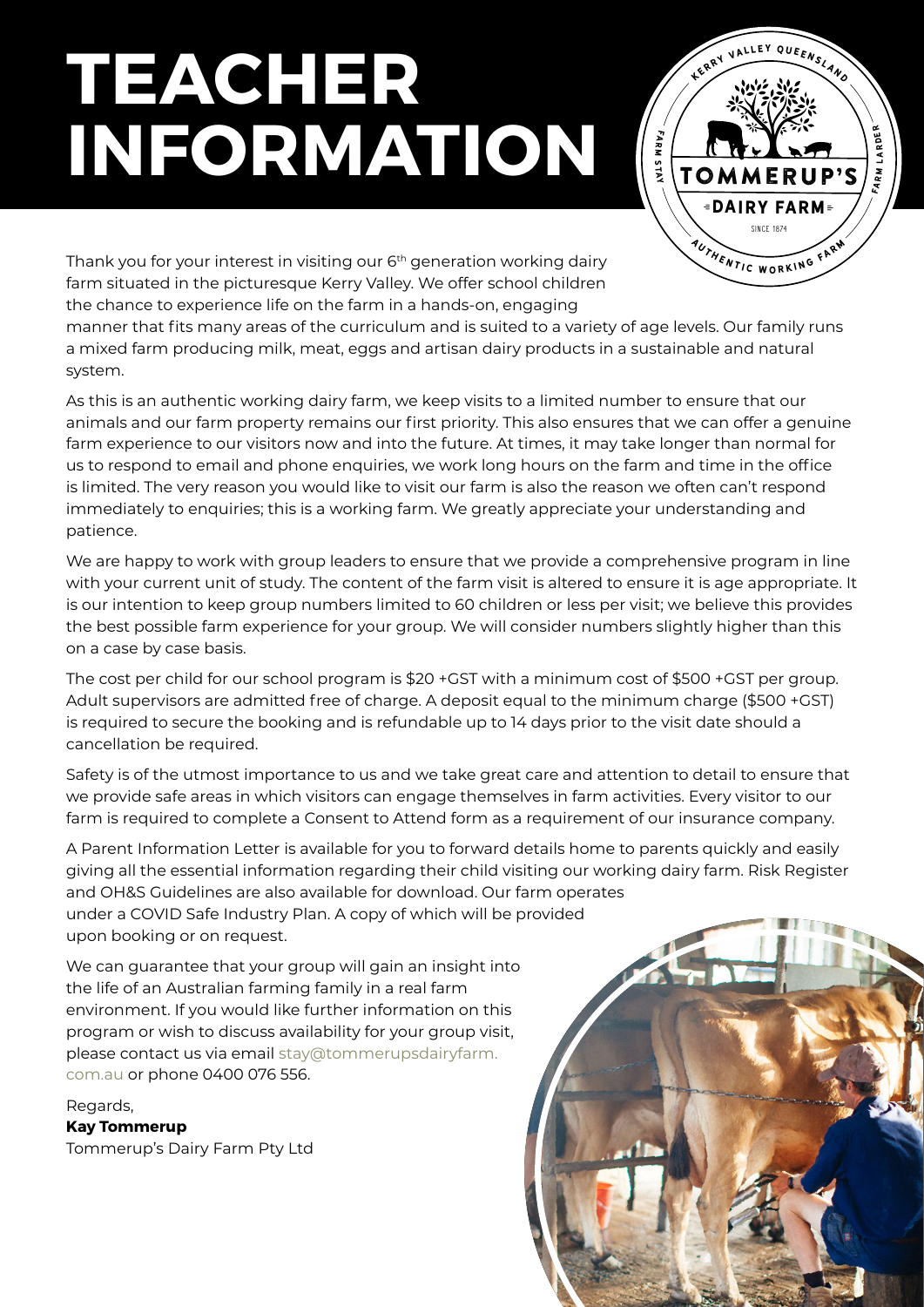# **TEACHER VISIT CHECKLIST**



### **COVID-Safe Farm School Visit Checklist for Teachers/Group Leaders**

#### **Upon booking**

| YYYII NYYNIIY                                                                       |
|-------------------------------------------------------------------------------------|
| Submit all relevant documentation from Tommerup's Dairy Farm to Curriculum leader / |
| Principal for excursion approval                                                    |

 $\Box$  Confirm booking with Tommerup's Dairy Farm within 2 weeks of tentative booking

Supply email address for school accounts team to Tommerup's Dairy Farm for processing of deposit invoice. A deposit is required to secure the booking

#### **Information to distribute and forms to collect**

- $\Box$  Parent information letters to parents (at the school's discretion)
- Teachers have made all visitors aware of the Conditions of Entry
- □ Notify Tommerup's Dairy Farm of any children/visitors with allergies to ensure we can provide a safe environment for their visit. All visitors will be required to wash hands with antibacterial hand soap and sanitise using alcohol-based sanitisers
- □ Provide transport provider with Bus Driver Instructions

□ **All visitors (adults & children) with the group have fully completed Consent to Attend forms**

□ **Teacher/Group leader has completed the Teacher in Charge declaration and attached it to the Consent to Attend forms to hand to the farmers on arrival at the farm**

#### **What to bring on the day of the visit**

- $\Box$  First Aid Kit (and trained first aid officer if that is a requirement of your school)
- $\Box$  All food and drinks (there are no shops in Kerry)
- Enclosed shoes, hat and sunscreen. Bug spray is always a good idea as well
- List of students (if any) that do not have photographic permissions
- Consent to Attend forms for every visitor
- Teacher in Charge declaration
	- A smile! We know the paperwork list is long but we'll do our best to make your visit to our farm a fabulous one!



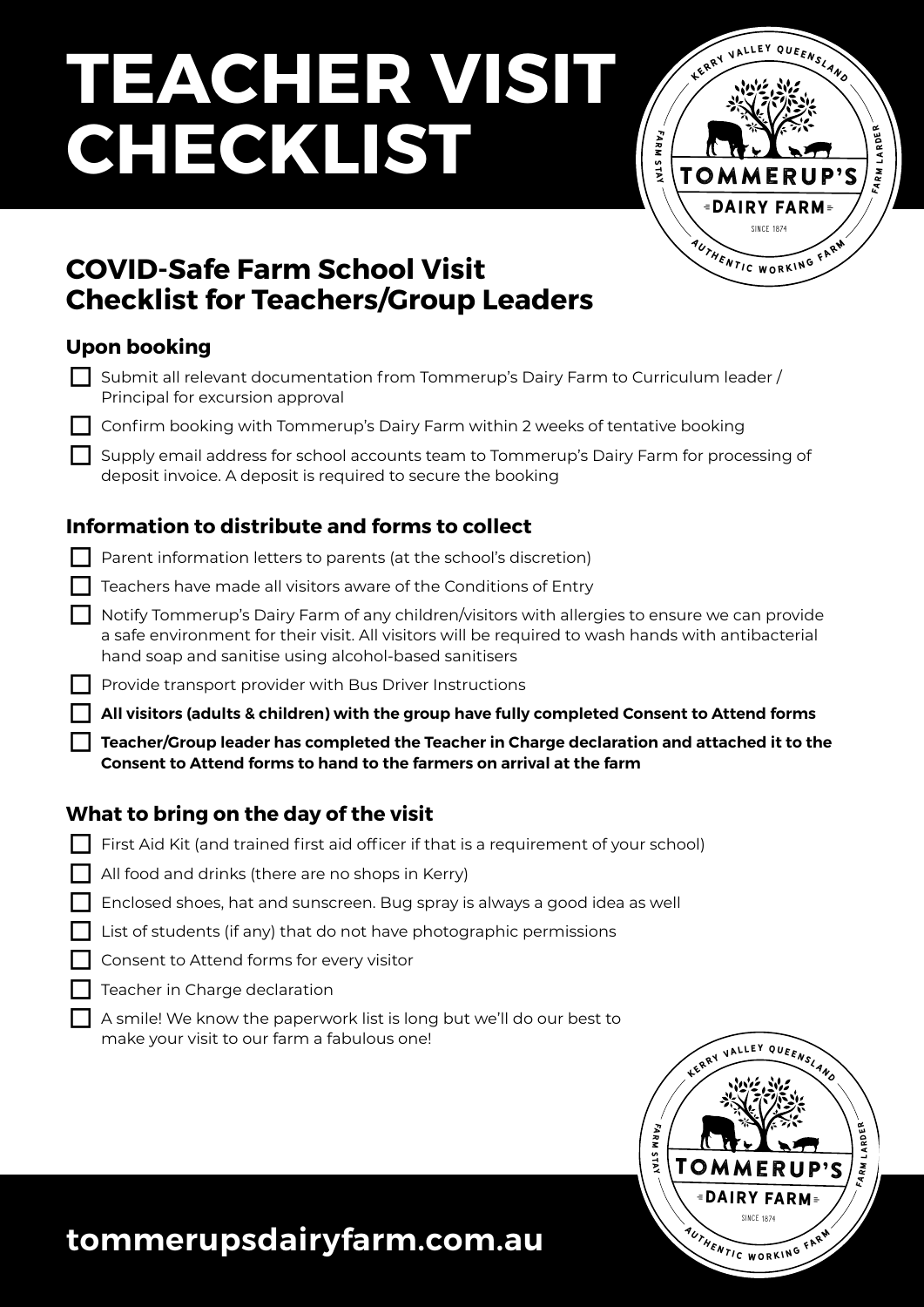# **SAMPLE FARM VISIT TIMETABLE**

| <b>TIME</b>       | <b>ACTIVITY</b>                                                                                                                                                                                                                                    | <b>NOTES</b>                                                                                                                                                                                                                                                                 |
|-------------------|----------------------------------------------------------------------------------------------------------------------------------------------------------------------------------------------------------------------------------------------------|------------------------------------------------------------------------------------------------------------------------------------------------------------------------------------------------------------------------------------------------------------------------------|
| 10 - 10.30am      | · Arrive on farm - 2142 Kerry Road, Kerry<br>Orientation and farm rules discussion<br>· Toilet break<br>· Morning tea                                                                                                                              | Please aim to arrive on farm<br>during this timeframe. This will<br>allow your students to have<br>maximum learning time on our<br>farm.<br>Please bring all food and drinks<br>(including water) for your group.<br>There are no nearby shops.                              |
| 10.30 - 10.40am   | · Board bus and drive to Tommerup's<br>dairy - 2105 Kerry Road, Kerry.                                                                                                                                                                             | Located on the opposite side of<br>the road to the meeting point -<br>approx 1km.                                                                                                                                                                                            |
| 10.40am-12pm      | · Dairy & Milking Demonstration<br>· Visit the calf yards<br>· Milk & milk products, cream separating<br>and butter making<br>· Tour of the historical home built in 1888                                                                          | Students will view the milking<br>rather than participate.<br>This is always an activity where<br>interesting discussion and<br>questions are generated. Open<br>conversations where student and<br>teacher questions often guide the<br>direction of the content discussed. |
| $12 - 12.25$ pm   | · Board bus to return to Farm 1-<br>2142 Kerry Road, Kerry<br>· Lunch and Toilet Break                                                                                                                                                             | This is flexible however we find it<br>works to have lunch and then a<br>longer session after to allow food<br>to settle before the bus ride home!                                                                                                                           |
| $12.30 - 1.30$ pm | · Smashing Pumpkins pig feeding<br>· Meet & Feed the farm animals<br>· Incorporating discussion and<br>observations of - Animal products -<br>Life Cycles of Farm Animals - Roles<br>of a farmer - Paddock to Plate food<br>production on our farm | Hand feed our farm animals;<br>learn what role they play on<br>both our farm and other farming<br>enterprises. Hands-on activity.<br>Time for open discussions and<br>questions from students and<br>supervisors.                                                            |
| 1.30pm            | Hand washing and toilet break.<br>Departure                                                                                                                                                                                                        | KERRY VALLEY QUEENSLAND<br>ANG NE                                                                                                                                                                                                                                            |



## **tommerupsdairyfarm.com.au**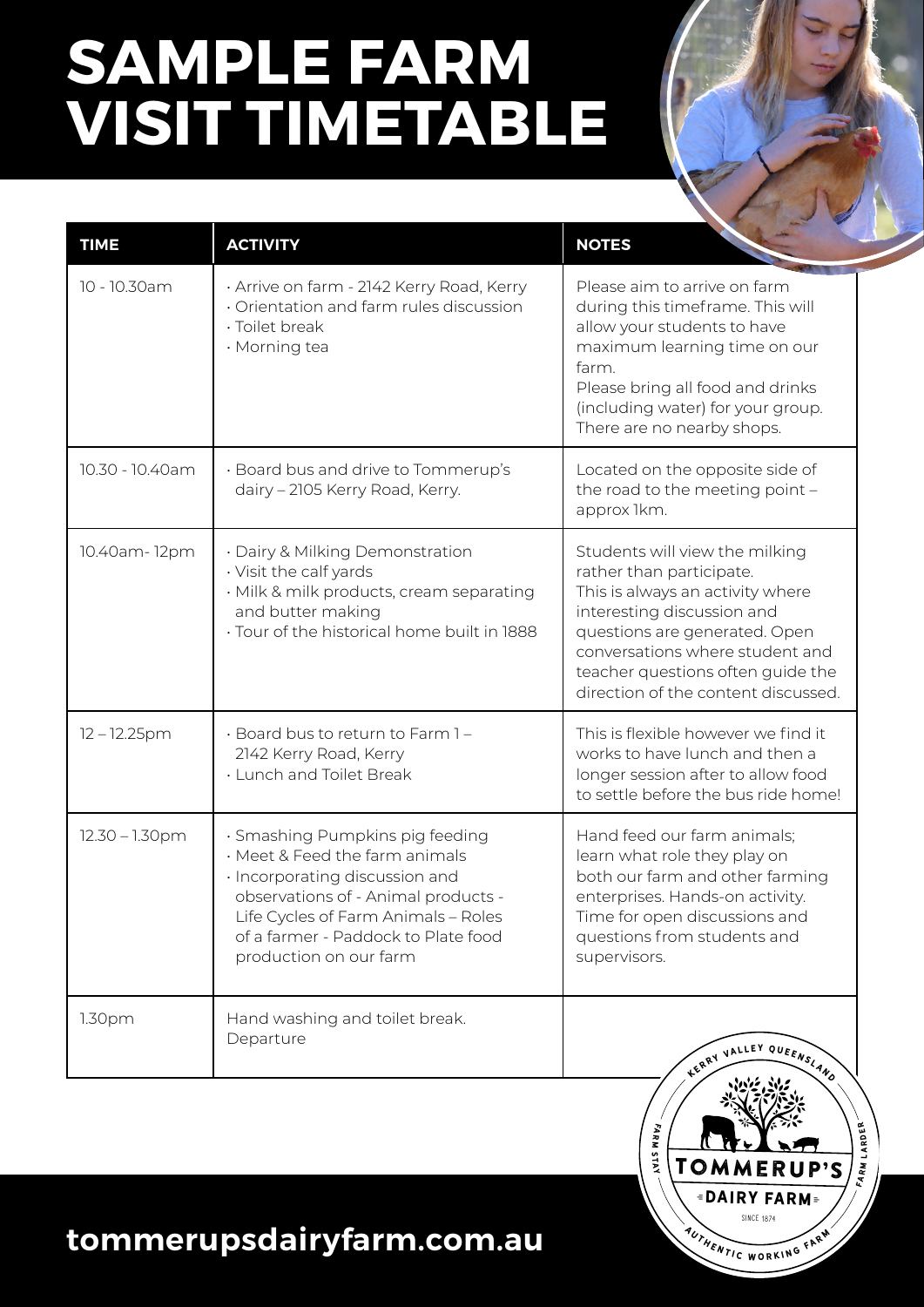# **SCHOOL PROGRAM TEACHER IN CHARGE DECLARATION**



#### **Please complete the attached declaration and return with completed Consent to Attend forms for all visitors on the day of your visit to Tommerup's Dairy Farm.**

Safety on our farms is of the utmost importance.

Supervision of children on our farm is the responsibility of the attending supervising adults within your group. Please ensure your students are following the instructions given by our guides / staff at all times.

| <b>Name of School Group</b>           |  |
|---------------------------------------|--|
| <b>Date of Visit</b>                  |  |
| <b>Number of Participants</b>         |  |
| Number of teachers / helpers          |  |
| <b>Name of Teacher in Charge</b>      |  |
| <b>Emergency Contact Person</b>       |  |
| <b>Emergency contact phone number</b> |  |

I, the person named herein confirm that;

- I am the Teacher in Charge;
- I have collected and verified that all persons attending (including other teachers and helpers) have fully completed Tommerup's Dairy Farm Pty Ltd **Consent to Attend** forms.
- A copy of each aforementioned form is attached.
- No person entering Tommerup's Dairy Farm with our group has been permitted to do so without a signed Consent to Attend and Conditions of Entry forms.
- All children without photographic/advertising permissions have been identified to the attending teachers and supervisors; and
- I have informed Tommerup's Dairy Farm staff of any and all restrictions on photographing any such nominated students.

| <b>Signature</b>  |  |  |
|-------------------|--|--|
| <b>Print name</b> |  |  |
| <b>Date</b>       |  |  |

### **tommerupsdairyfarm.com.au**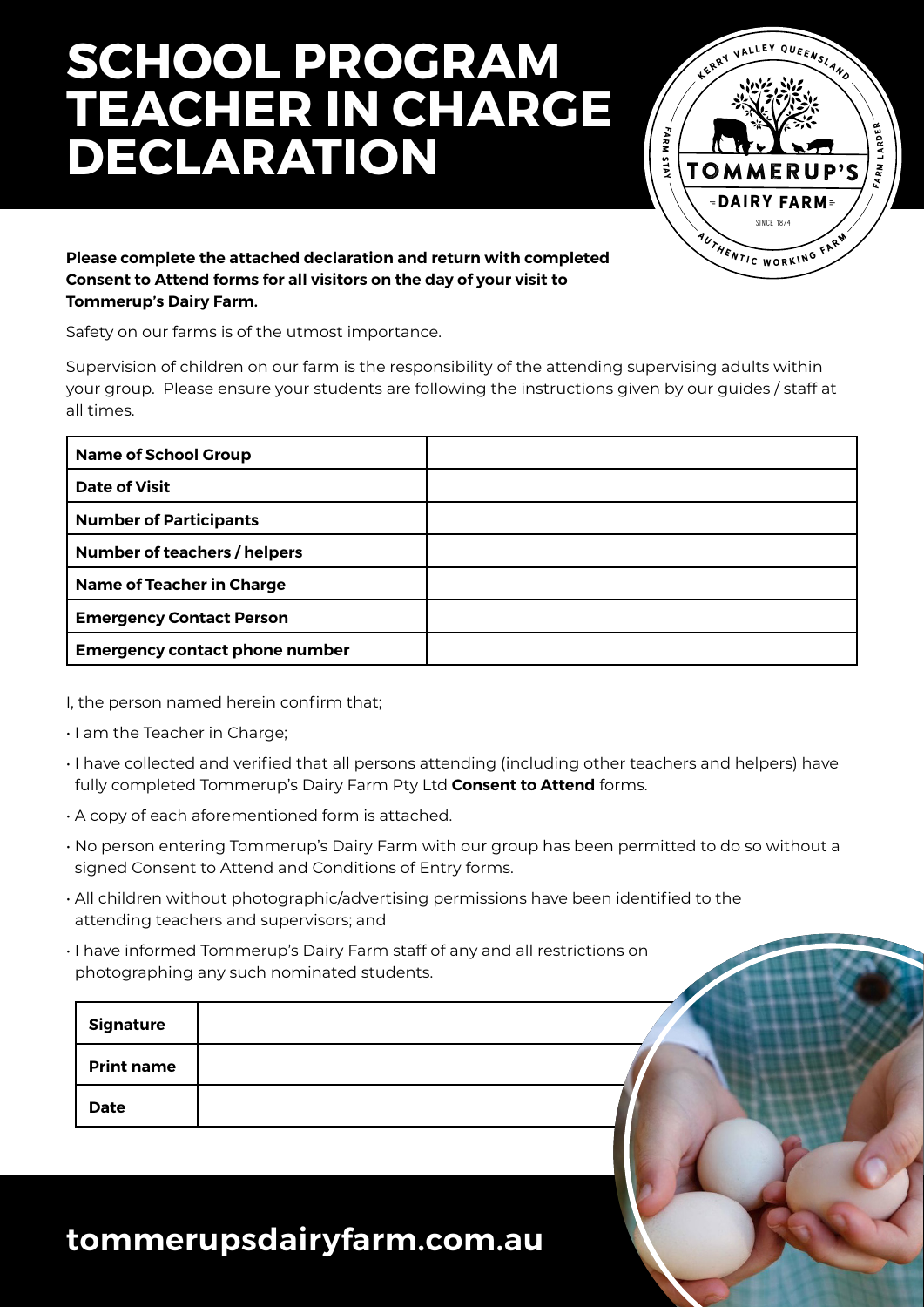# **BUS DRIVER INSTRUCTIONS**

**From Beaudesert to Dairy Farm School:** 

This part of your journey will take 20 minutes to half an hour in a bus.

From Beaudesert take the Kerry Road. You know you are on the correct road if you pass the Beaudesert Golf Club on your left as you leave town.

Tommerup's Dairy Farm is approximately 21 kms from the start of Kerry Road. A warning sign that you are getting close is going past Duck Creek Road on the left and over Duck Creek bridge.

From there we are approximately 800mt on the right - **2142 Kerry Road**

There is a paddock of large gum trees and the entrance to our farm is prior to the bend in the road.

The entrance to our farm has been widened to allow for large coaches but you will need to come in carefully to get through the gateway.

Please take careful note as you approach the farm as entry from the Southern end of the Valley is much more difficult than the Northern end should you miss the entry.

#### **From Brisbane**:

Follow the M1 from Brisbane, take the Beenleigh exit and follow the signs to Beaudesert along Beenleigh-Beaudesert Road.

At the traffic lights in Beaudesert take a sharp left turn, the war memorial should be on your left and a little further on, the town swimming pool is on the right.

#### OR

Follow the Mt Lindesay Hwy all the way to Beaudesert and at the traffic lights in Beaudesert go straight ahead onto Kerry Road, with the war memorial on your left.

#### **From Gold Coast:**

Take the M1 to the Beenleigh exit and follow the signs to Beaudesert along Beenleigh-Beaudesert Road.

fa r m s tay

Tommerup's

KLLEY QUEENSLAND

FARM LARDER **RM LARDEF** 

**SINCE 1874** *<u>DAIRY FARM</u>* 

AUTHENTIC WORKING FARM

At the traffic lights in Beaudesert take a sharp left turn, the war memorial should be on your left and a little further on, the town swimming pool is on the right.

#### OR

Take the Nerang exit and follow the signs to Beaudesert, through Canungra. At the T intersection, take a left turn to Beaudesert.

At the traffic lights in Beaudesert take a sharp left turn, the war memorial should be on your left and a little further on, the town swimming pool is on the right.

#### **Note to drivers**

There are no shops in Kerry so you will need to bring all food and drinks with you for the day. We don't have potable water on the farm to refill water bottles etc.

The bus will be required to transport students to the dairy after morning tea and return after the dairy session. It's a short drive to the other side of our farm – back onto the Kerry Road – but much more time efficient than walking the students to and from the dairy.

A bus turnaround area is provided at both locations.

If you have any questions, please don't hesitate to contact us prior to your visit.

Regards,

#### **Kay Tommerup**

Tommerup's Dairy Farm Pty Ltd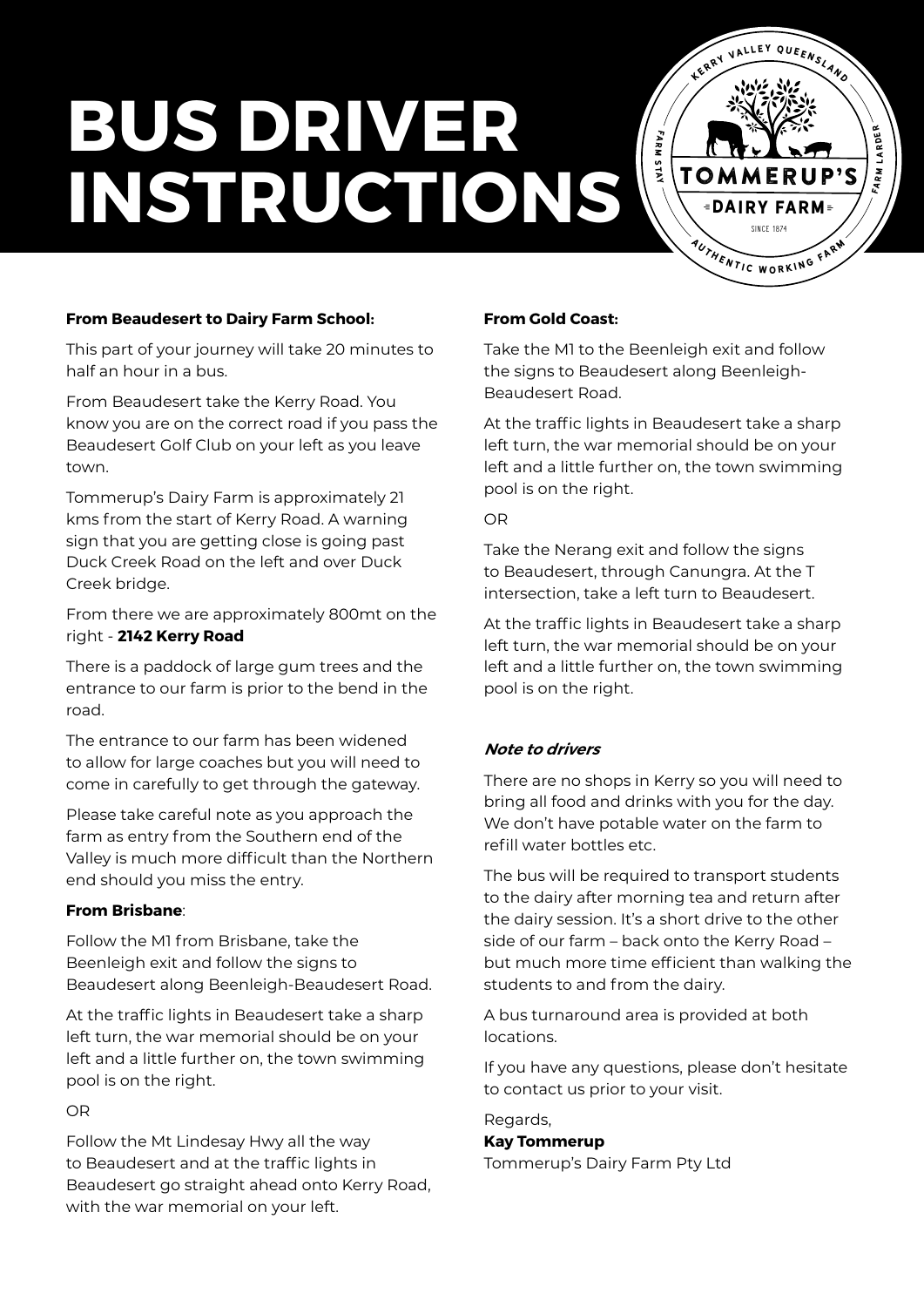# **CONDITIONS OF ENTRY**

**We take our responsibility for providing a safe learning environment very seriously and take all necessary precautions in this regard. Our business operates under a COVID Safe Industry Plan.**

**We do, however, require the co-operation of teachers and supervisors to ensure that children stay in the 'safe areas' provided and understand the rules of visiting our working farm. Our aim is to provide a fun and educational hands-on farm experience. By following the conditions of entry and farm rules, our visitors can enjoy the experience safely.**

- **• Every Participant (or their Guardian) must complete and sign our Consent to Attend form prior to entry to the Farm. This applies to all students and adults attending with the school group.**
- **• COVID**
	- » **We are required to adhere to the current COVID standards and regulations at the time of your visit.**
- We ask that all visitors to our farm are mindful that our property is a working dairy farm and as such safety procedures must be observed at all times.
- Farm staff rely upon the active assistance of the accompanying teachers and parents to ensure that participants follow to the instructions and directions of TDF staff.
- Enclosed footwear must be worn by all visitors. We recommend rubber boots or the like for wet weather.
- Tommerup's Dairy Farm do not provide a trained first aid officer for your group visit. Should this be a requirement for your school, it is the responsibility of the school to provide this. Your group is also required to bring an adequate first aid kit for use by this officer or the attending teachers should the need arise.
- We do not sell raw milk or raw milk products nor are raw milk samples given at any stage. Thank you for your understanding.
- We reserve the right to ask visitors to leave should there be a situation where we believe the safety of visitors, our family, employees or our animals is compromised.
- Furthermore, activities will cease should the guide feel that the behaviour of any child/children is risking the safety of others in the group.
- Activities will only take place at the absolute discretion of the farm guide.

#### **FARM RULES**

• Farm staff rely upon the active assistance of the accompanying teachers and parents to ensure that

participants follow to the instructions and directions of TDF staff.

- Supervision of children at all times remains the responsibility of teachers, group leaders and parent helpers. A ratio of 1:5 for parent helpers is recommended with primary school children to ensure that adequate supervision is provided on farm at all times.
- Farms are an inherently dangerous work place.

#### **For your own safety, it is essential that ALL Participants, especially children;**

- remain with their group and do not wander off to view other areas of the farm.
- listen closely to the instructions given by your farm guide. These are for your safety.
- Wait for a farm guide to approach animals with you or instruct you to do so.
- Do not touch fences unless a farm guide tells them that it is safe to do so. Fences on farms are often electrified or barbed wire.
- Keep out of 'farmers only' areas. These are clearly marked for your safety.
- Do not climb in or on farm machinery and trees/logs.
- If you see something you would like to know more about, please ask the farm guide; do not wander off to take a closer look yourself.
- Wear enclosed shoes at all times.
- Wear a hat. Most activities are outside.
- Wash your hands after patting animals and prior to eating. Hand washing facilities are available at all times.
- Unless you have been told you are allowed to touch something, please don't touch it. If you are interested in something that you have seen and would like to look at it, please ask a farm guide.
- If a student needs to go to the toilet during an activity they must let their farm guide know and be accompanied by an adult to the amenities block.
- All rubbish must be placed in the bins provided. Animals are inquisitive and can easily choke on rubbish left on the ground. Food scraps can be placed in the buckets provided to be composted at the farm.
- Please be quiet and sensible when feeding and patting the animals. Loud noises and sudden movements can often frighten animals.
- We are happy to answer your questions throughout the day. Please feel free to ask us questions throughout your visit to the farm.

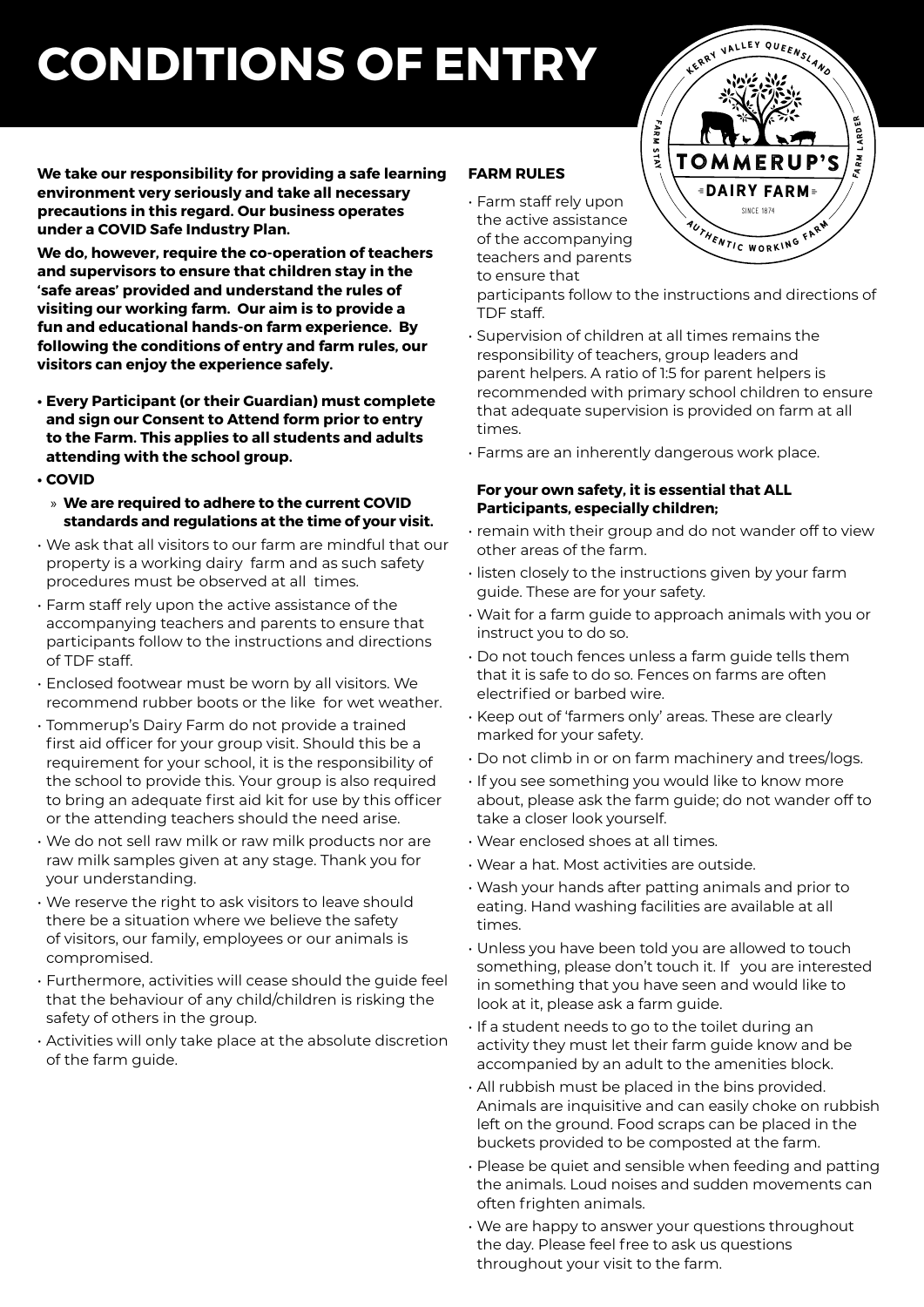

| <b>WHAT ARE THE   WHO MIGHT BE</b><br><b>HAZARDS?</b> | <b>HARMED AND HOW?</b>                                                                                            | <b>WHAT ARE YOU ALREADY DOING?</b>                                                                                                                              | <b>WHAT FURTHER</b><br><b>ACTION IS NECESSARY?</b><br><b>SUGGESTIONS BELOW</b> | <b>ACTION</b><br><b>BY WHOM?</b> | <b>ACTION</b><br><b>BY WHEN?</b> | <b>DONE</b> |
|-------------------------------------------------------|-------------------------------------------------------------------------------------------------------------------|-----------------------------------------------------------------------------------------------------------------------------------------------------------------|--------------------------------------------------------------------------------|----------------------------------|----------------------------------|-------------|
| COVID-19 from<br>customers who                        | Family members, staff<br>or other customers<br>catching COVID-19 (could<br>result in serious illness or<br>death) | Cleaning and disinfecting in accordance with guidance from<br>Safe Work Australia and public health authority.                                                  |                                                                                |                                  |                                  |             |
| are infected                                          |                                                                                                                   | Frequently touched surfaces including door handles/knobs,<br>EFTPOS facilities, tables, remote controls are regularly<br>cleaned and sanitised.                 |                                                                                |                                  |                                  |             |
|                                                       |                                                                                                                   | Customers are requested to leave any used DVDs, games,<br>books in the specified box in each of the houses so these can<br>be thoroughly cleaned and sanitised. |                                                                                |                                  |                                  |             |
|                                                       |                                                                                                                   | Signage is placed around common areas to remind visitors to<br>keep 1.5 metres distance.                                                                        |                                                                                |                                  |                                  |             |
|                                                       |                                                                                                                   | Online purchasing – click and collect is encouraged.                                                                                                            |                                                                                |                                  |                                  |             |
|                                                       |                                                                                                                   | Alcohol based hand sanitiser is provided at the larder shop,<br>the dairy, animal feeding stations, hand washing areas and in<br>each house.                    |                                                                                |                                  |                                  |             |
|                                                       |                                                                                                                   | Posters on hand washing are prominent at hand wash areas.                                                                                                       |                                                                                |                                  |                                  |             |
| COVID-19 from<br>customers who                        | Family members, staff<br>or other customers                                                                       | Frequently touched areas at the dairy are cleaned between<br>visitors.                                                                                          |                                                                                |                                  |                                  |             |
| are infected                                          | catching COVID-19 (could<br>result in serious illness or<br>death)                                                | Adults must observe any required social distancing rules at<br>the time of their visit.                                                                         |                                                                                |                                  |                                  |             |
| <b>DAIRY</b>                                          |                                                                                                                   | One group at a time to visit the dairy to view the milking.                                                                                                     |                                                                                |                                  |                                  |             |
|                                                       |                                                                                                                   | All visitors to the dairy viewing area must sanitise hands prior<br>to entry and upon exiting the viewing area.                                                 |                                                                                |                                  |                                  |             |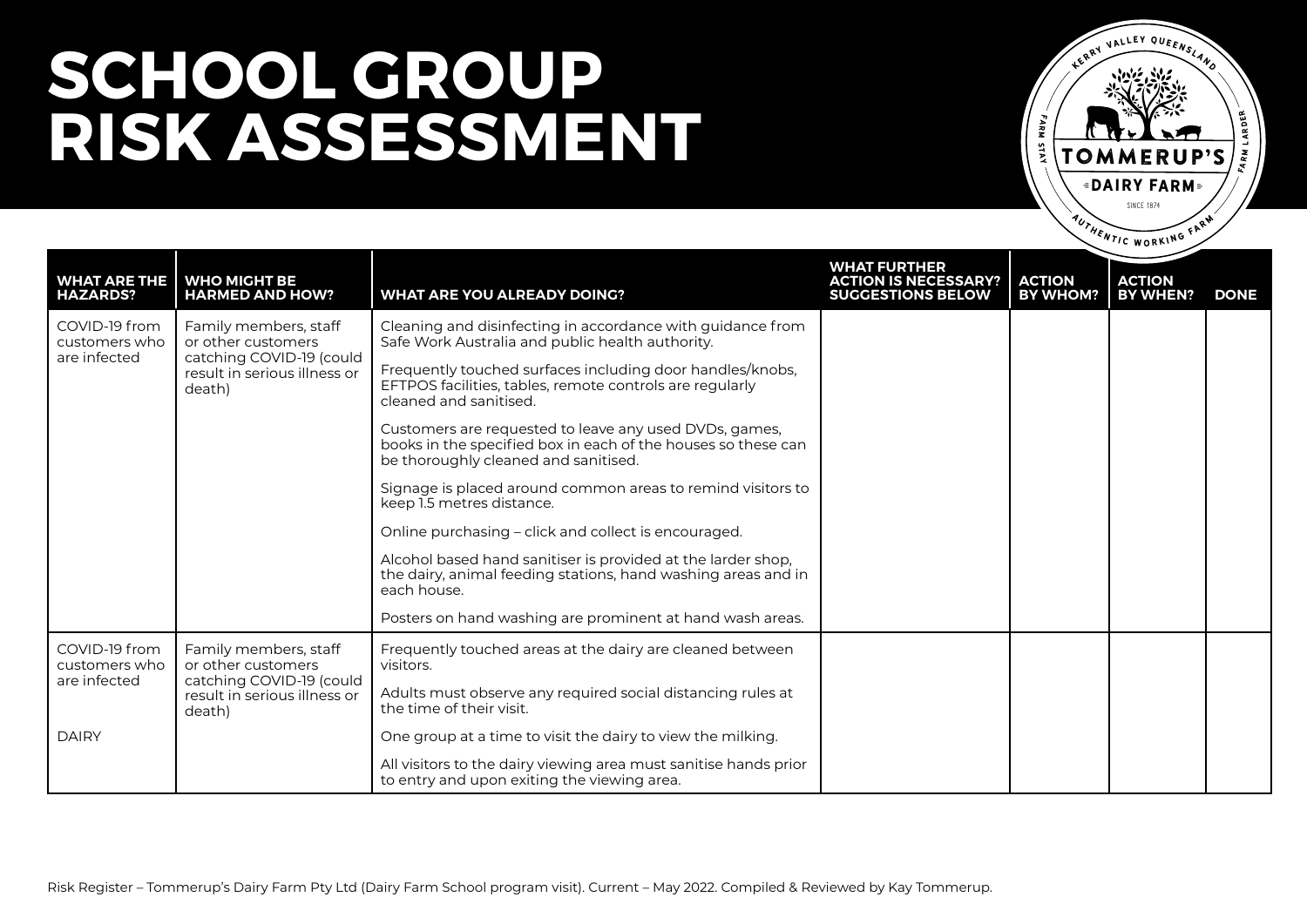| <b>WHAT ARE THE</b><br><b>HAZARDS?</b>         | WHO MIGHT BE<br><b>HARMED AND HOW?</b>                                  | <b>WHAT ARE YOU ALREADY DOING?</b>                                                                                                                              | <b>WHAT FURTHER</b><br><b>ACTION IS NECESSARY?</b><br><b>SUGGESTIONS BELOW</b> | <b>ACTION</b><br><b>BY WHOM?</b> | <b>ACTION</b><br>BY WHEN? | <b>DONE</b> |
|------------------------------------------------|-------------------------------------------------------------------------|-----------------------------------------------------------------------------------------------------------------------------------------------------------------|--------------------------------------------------------------------------------|----------------------------------|---------------------------|-------------|
| COVID-19 from<br>customers who<br>are infected | Family members, staff<br>or other customers<br>catching COVID-19 (could | Paper bags are used for animal feeding activities and<br>disposed of on completion of the activity.                                                             |                                                                                |                                  |                           |             |
| <b>ANIMAL</b><br><b>FEEDING</b>                | result in serious illness or<br>death)                                  | Visitors must sanitise hands prior to any animal feeding<br>activities.                                                                                         |                                                                                |                                  |                           |             |
| COVID-19 from<br>customers who                 | Family members, staff<br>or other customers                             | Cleaning and disinfecting in accordance with guidance from<br>Safe Work Australia and public health authority.                                                  |                                                                                |                                  |                           |             |
| are infected                                   | catching COVID-19 (could<br>result in serious illness or<br>death)      | Frequently touched surfaces including door handles/knobs,<br>EFTPOS facilities, picnic tables, are regularly cleaned and sanitised.                             |                                                                                |                                  |                           |             |
| <b>MARKET DAYS</b>                             |                                                                         | Signage is placed around common areas to remind visitors to<br>keep 1.5 metres distance.                                                                        |                                                                                |                                  |                           |             |
|                                                |                                                                         | Entry is via booking only and all activities are pre-booked.                                                                                                    |                                                                                |                                  |                           |             |
|                                                |                                                                         | Alcohol based hand sanitiser is provided at the entry to the<br>farm, larder shop, animal feeding stations, entry to animal<br>feeding area, hand washing areas |                                                                                |                                  |                           |             |
|                                                |                                                                         | Posters on hand washing are prominent at hand wash areas.                                                                                                       |                                                                                |                                  |                           |             |
| COVID-19 from<br>staff who are<br>infected     | Other staff or visitors<br>catching COVID-19 (could                     | Cleaning and disinfecting in accordance with guidance from<br>Safe Work Australia and public health authority.                                                  |                                                                                |                                  |                           |             |
|                                                | result in serious illness or<br>death)                                  | Frequently touched surfaces including door handles/knobs,<br>EFTPOS facilities, picnic tables, are regularly cleaned and sanitised.                             |                                                                                |                                  |                           |             |
|                                                |                                                                         | Staff have been briefed on symptoms of COVID-19 and have<br>been told to stay home if they aren't feeling well                                                  |                                                                                |                                  |                           |             |
|                                                |                                                                         | If a staff member becomes unwell at work, a process is in<br>place to isolate them and arrange for them to be sent home<br>to receive medical attention.        |                                                                                |                                  |                           |             |
|                                                |                                                                         | Soap and water for hand washing and paper towel for hand<br>drying is available in bathrooms, behind the counter.                                               |                                                                                |                                  |                           |             |
|                                                |                                                                         | Alcohol based hand sanitiser is also available in all staff areas<br>including bathrooms, behind the counter.                                                   |                                                                                |                                  |                           |             |
|                                                |                                                                         | Farm guides must wash hands and sanitise prior to mixing<br>feed and filling bags for feeding activities                                                        |                                                                                |                                  |                           |             |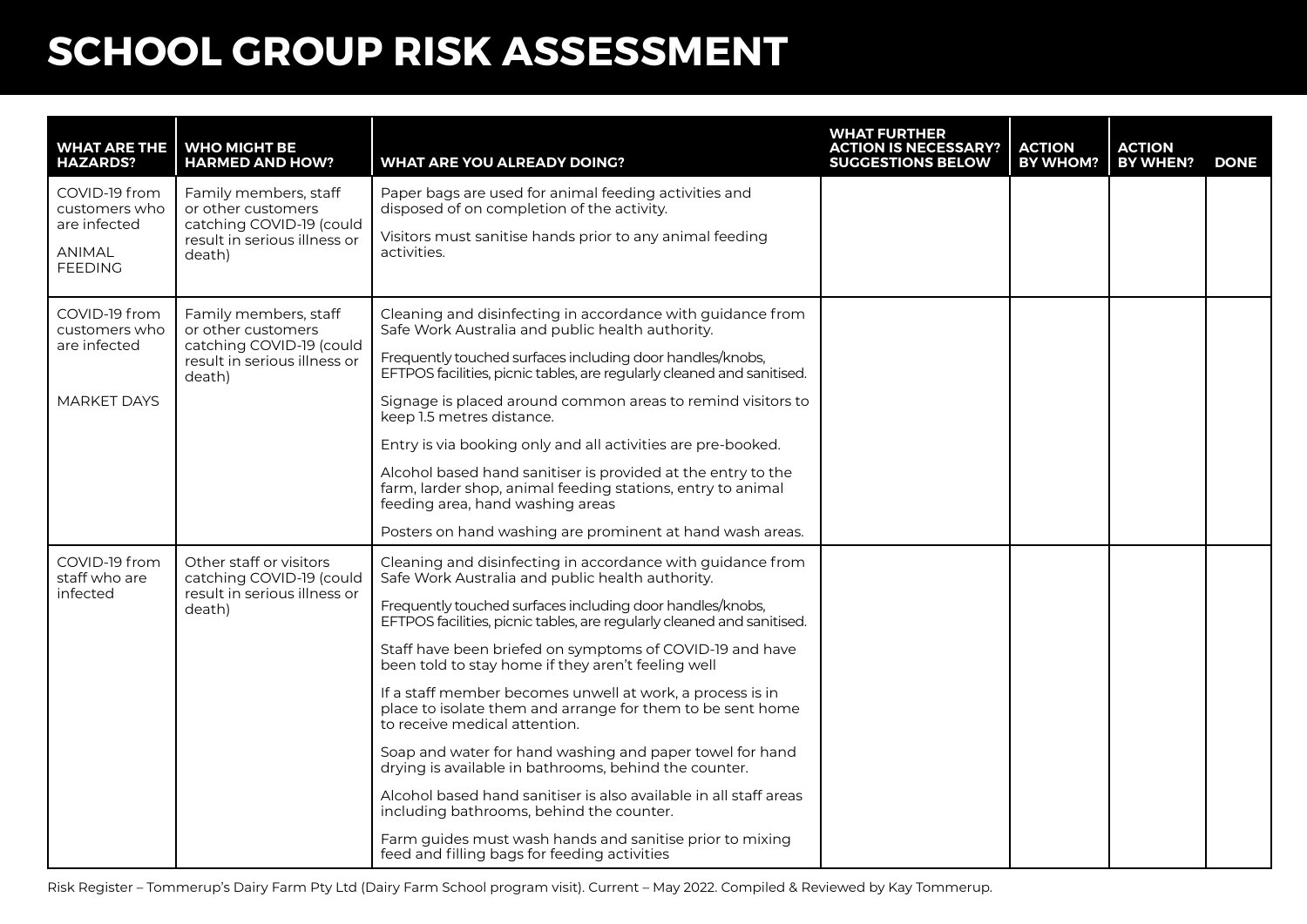| <b>WHAT ARE THE</b><br><b>HAZARDS?</b> | <b>WHO MIGHT BE</b><br><b>HARMED AND HOW?</b> | <b>WHAT ARE YOU ALREADY DOING?</b>                                                                                                                                                                                                                                                                                          | <b>WHAT FURTHER</b><br><b>ACTION IS NECESSARY?</b><br><b>SUGGESTIONS BELOW</b> | <b>ACTION</b><br><b>BY WHOM?</b> | ACTION<br><b>BY WHEN?</b> | <b>DONE</b> |
|----------------------------------------|-----------------------------------------------|-----------------------------------------------------------------------------------------------------------------------------------------------------------------------------------------------------------------------------------------------------------------------------------------------------------------------------|--------------------------------------------------------------------------------|----------------------------------|---------------------------|-------------|
|                                        | <b>SCHOOL EXCURSIONS</b>                      | Cleaning and disinfecting in accordance with guidance from<br>Safe Work Australia and public health authority.                                                                                                                                                                                                              |                                                                                |                                  |                           |             |
|                                        |                                               | Frequently touched surfaces including door handles/knobs,<br>EFTPOS facilities, picnic tables, are regularly cleaned and sanitised.                                                                                                                                                                                         |                                                                                |                                  |                           |             |
|                                        |                                               | Social distancing between adult supervisors, staff members<br>and attending parents is required at 1.5 metres.                                                                                                                                                                                                              |                                                                                |                                  |                           |             |
|                                        |                                               | COVID-19 Operating Guidelines for QId State Schools<br>suggests students are not required to social distance in the<br>school environment. Tommerup's Dairy Farm will comply<br>with PART 1 - DIRECTION - RESTRICTIONS ON BUSINESSES,<br>ACTIVITIES AND UNDERTAKINGS on the basis that occupant<br>density is:              |                                                                                |                                  |                           |             |
|                                        |                                               | no more than one person per 2 square metres (up to a total of<br>50 people) for venues or spaces of 200 square metres or less;<br>public health controls. Note - people should observe physical<br>distancing to the extent possible. An extension to the dairy<br>footprint will allow for extra spacing between students. |                                                                                |                                  |                           |             |
|                                        |                                               | One school is permitted on-site at any given time.                                                                                                                                                                                                                                                                          |                                                                                |                                  |                           |             |
|                                        |                                               | Farm guides must wash hands and sanitise prior to mixing<br>feed and filling bags for feeding activities                                                                                                                                                                                                                    |                                                                                |                                  |                           |             |
|                                        |                                               | Hand washing and sanitising is required regularly during<br>school visits.                                                                                                                                                                                                                                                  |                                                                                |                                  |                           |             |
|                                        |                                               | Records of all students and adults visiting the farm will be<br>kept for at least 60 days.                                                                                                                                                                                                                                  |                                                                                |                                  |                           |             |
|                                        |                                               | Soap and water for hand washing and paper towel for hand<br>drying is available in bathrooms.                                                                                                                                                                                                                               |                                                                                |                                  |                           |             |
|                                        |                                               | Alcohol based hand sanitiser is also available at the bathroom<br>and various areas around the farm.                                                                                                                                                                                                                        |                                                                                |                                  |                           |             |
|                                        |                                               | School staff are responsible for ensuring that the guidelines<br>set out in Tommerup's Dairy Farm Risk Register meet the<br>requirements of their school's COVID policy prior to attending<br>a farm excursion.                                                                                                             |                                                                                |                                  |                           |             |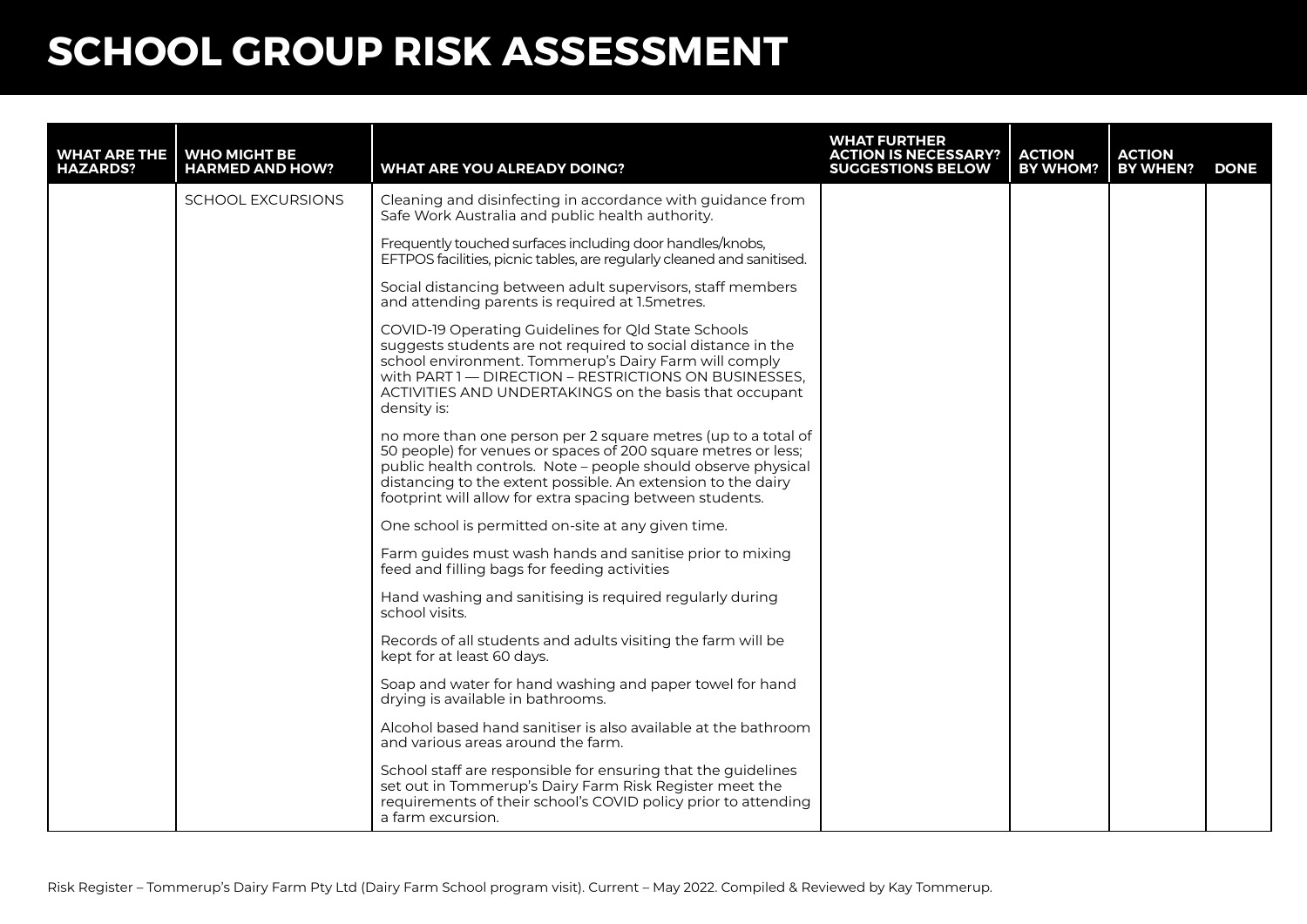| <b>HAZARDS?</b>                                                    | <b>WHAT ARE THE WHO MIGHT BE</b><br><b>HARMED AND HOW?</b>                                                                        | <b>WHAT ARE YOU ALREADY DOING?</b>                                                                                                                                                     | <b>WHAT FURTHER</b><br><b>ACTION IS NECESSARY?</b><br><b>SUGGESTIONS BELOW</b> | <b>ACTION</b><br><b>BY WHOM?</b> | <b>ACTION</b><br>BY WHEN? | <b>DONE</b> |
|--------------------------------------------------------------------|-----------------------------------------------------------------------------------------------------------------------------------|----------------------------------------------------------------------------------------------------------------------------------------------------------------------------------------|--------------------------------------------------------------------------------|----------------------------------|---------------------------|-------------|
| Persistent<br>use of hand<br>sanitiser                             | Dermatitis                                                                                                                        | Staff are encouraged to wash hands with soap and water for<br>20 secs where possible as an alternative to hand sanitiser in<br>non-medical situations                                  | Ask staff if they have a<br>history of dermatitis or<br>allergy to alcohol     |                                  |                           |             |
| Persistent use<br>of latex gloves                                  | New or aggravated latex<br>sensitivity                                                                                            | Staff are provided with non-latex gloves or remove gloves<br>when not necessary                                                                                                        | Ensure latex free gloves<br>are purchased                                      |                                  |                           |             |
| Car park<br>- moving<br>vehicles                                   | Visitors - physical injuries<br>- falls from getting in and<br>out of cars, mini bus or<br>coach. Visitors struck by<br>vehicles. | Staff to maintain proper control on the bus/coach. Children<br>stay on bus until instructed to get off. Supervision of car park.<br>One way systems. Maintain surface of parking area. |                                                                                |                                  |                           |             |
| Public access/<br>roads vehicle<br>movements                       | Visitors entering farm on<br>foot - passing from one<br>part of farm to another<br>struck by vehicles.                            | On large open days parking in paddock only with pedestrian<br>traffic only past that point.                                                                                            |                                                                                |                                  |                           |             |
| Lost or<br>disorientated<br>visitors                               | All visitors - wander into<br>unsafe areas.                                                                                       | Signage. Students and supervisors to remain in designated<br>areas.<br>Farm guides available to assist with directions<br>Clearly marked FARMERS ONLY areas                            |                                                                                |                                  |                           |             |
| Farm vehicles<br>and machinery<br>(not part of a<br>demonstration) | All visitors - physical<br>injury struck by moving<br>vehicles or machinery.                                                      | Do not carry out vehicle and machinery movements during<br>farm visit.                                                                                                                 |                                                                                |                                  |                           |             |
| Machinery<br>Workshop<br>activities                                | All visitors - physical<br>injury from slips, trips<br>and falls.                                                                 | Prevent access to workshop. Do not carry out maintenance<br>or work in workshop during farm visit.                                                                                     |                                                                                |                                  |                           |             |
| Uneven<br>ground, steep<br>paths                                   | Visitors on nature trails,<br>farm walks - slips, trips<br>and falls.                                                             | Choose a safe route or path - walk and check route for<br>hazards. Cordon off problem areas - 'farmer only'. Warn<br>visitors before setting off. Signage.                             |                                                                                |                                  |                           |             |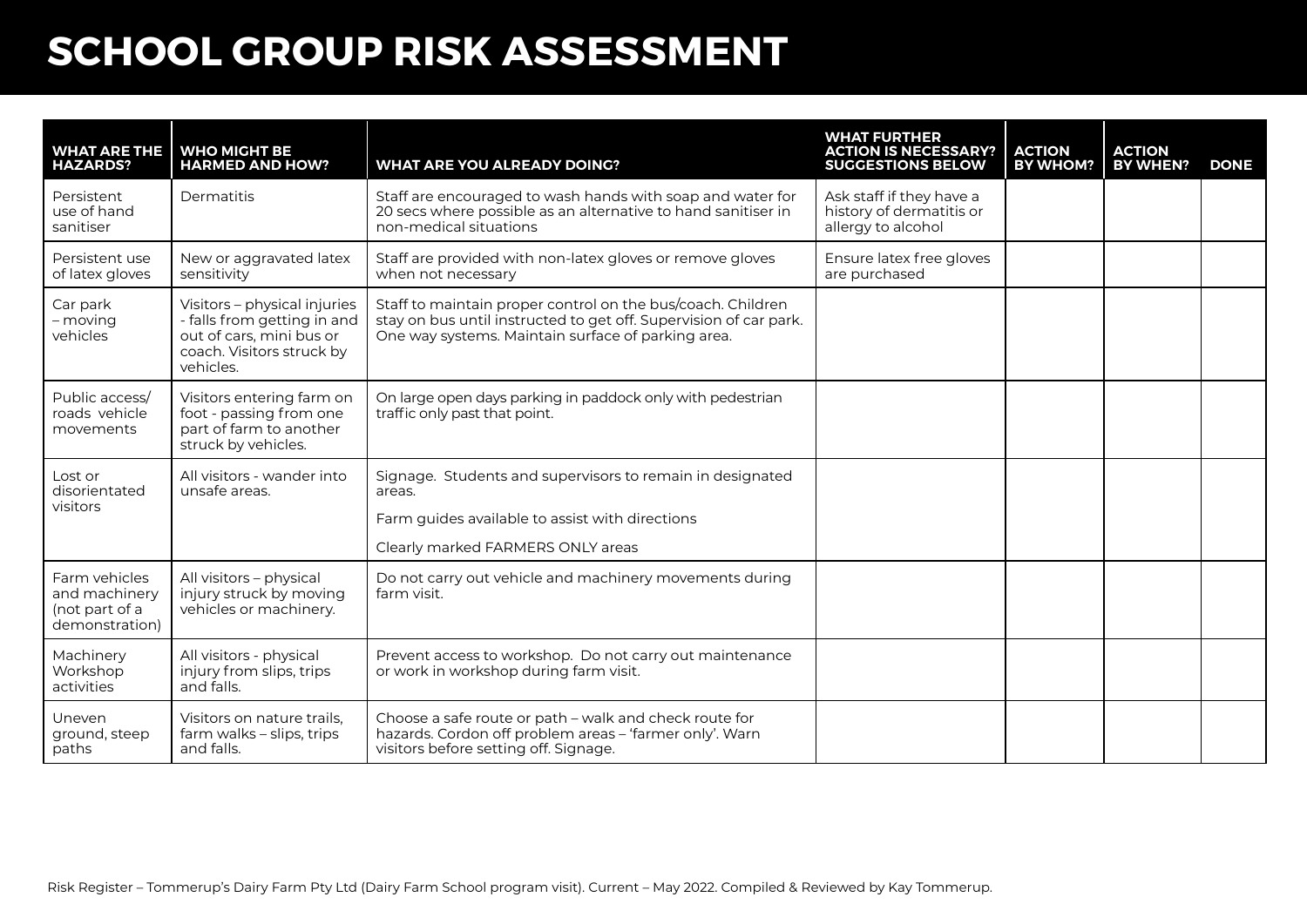| <b>WHAT ARE THE</b><br><b>HAZARDS?</b>                                                        | <b>WHO MIGHT BE</b><br><b>HARMED AND HOW?</b>                                                                                                                                                                                                 | <b>WHAT ARE YOU ALREADY DOING?</b>                                                                                                                                                                                                                                                                                                                                                                                                                                                                                                                                                                                                                                                                                                                                                                                                                                                                  | <b>WHAT FURTHER</b><br><b>ACTION IS NECESSARY?</b><br><b>SUGGESTIONS BELOW</b>                                                           | <b>ACTION</b><br><b>BY WHOM?</b> | <b>ACTION</b><br>BY WHEN? | <b>DONE</b> |
|-----------------------------------------------------------------------------------------------|-----------------------------------------------------------------------------------------------------------------------------------------------------------------------------------------------------------------------------------------------|-----------------------------------------------------------------------------------------------------------------------------------------------------------------------------------------------------------------------------------------------------------------------------------------------------------------------------------------------------------------------------------------------------------------------------------------------------------------------------------------------------------------------------------------------------------------------------------------------------------------------------------------------------------------------------------------------------------------------------------------------------------------------------------------------------------------------------------------------------------------------------------------------------|------------------------------------------------------------------------------------------------------------------------------------------|----------------------------------|---------------------------|-------------|
| Fences and<br>gates;<br>electric fences                                                       | Visitors physical injuries<br>- cuts, grazes, etc.<br>Contamination of visitors<br>from touching farm<br>animals or contaminated<br>surfaces followed by<br>ingestion of micro-<br>organisms; electric<br>shock from touching live<br>fences. | Maintenance of fences and gates. Provide hand-washing<br>facilities. Information and signage. Viewing points with mesh<br>fencing rather than electric or barb. Mark out of bounds<br>areas and review with visitors, students and supervisors on<br>arrival at the farm.                                                                                                                                                                                                                                                                                                                                                                                                                                                                                                                                                                                                                           |                                                                                                                                          |                                  |                           |             |
| Grain silos, bins<br>and stores                                                               | All visitors - inhaling<br>harmful grain dust;<br>physical injury from falls;<br>entrapment/suffocation.                                                                                                                                      | No access to grain silos is allowed. Fenced off area.<br>Ladders on grain silos either locked at a safe height or<br>removed.                                                                                                                                                                                                                                                                                                                                                                                                                                                                                                                                                                                                                                                                                                                                                                       |                                                                                                                                          |                                  |                           |             |
| Dairy                                                                                         | Visitors at milking<br>demonstration - slips on<br>wet surfaces.<br>Contamination with<br>manure, dirt inhalation.                                                                                                                            | No running policy within the dairy complex. Designated<br>viewing area and visitors kept behind safety viewing line.<br>Visitors supervised with young children supervised at a ratio<br>of 1:5. Visitors reminded not to put hands in mouths before<br>washing hands. Handwashing facilities provided. Signage<br>to remind visitors about safety requirements. Cows are leg<br>roped and have backing chain to ensure they are secured<br>prior to visitors entering the area. Cows are vaccinated for<br>leptospirosis annually. Clean dairy prior to visit. Visitors are<br>aware QFever is a risk from contact with bush animals, cows,<br>sheep and goats. https://www.qfever.org/aboutqfever<br>Hose down holding yard and designated viewing area just<br>prior to visit to ensure dust is kept to a minimum.<br>Designated viewing area/access routes. No sampling/tasting<br>of raw milk. | Hand sanitiser provided<br>as well as anti-bacterial<br>handwash, running<br>water and paper towels<br>provided on farm at all<br>times. |                                  |                           |             |
| <b>Static</b><br>machinery<br>(tractors,<br>harvesters.<br>cultivation<br>equipment,<br>ATVs) | Visitors climbing on and<br>playing with machinery<br>displays - physical<br>injury from contact<br>with dangerous parts<br>e.g. spikes or falls from<br>height.                                                                              | All static machinery is stored in 'farmer only' areas. Sitting<br>on the tractor is permitted with supervision by an adult.<br>Tractor remains static with battery removed. Signs to indicate<br>children must be supervised by an adult at all times                                                                                                                                                                                                                                                                                                                                                                                                                                                                                                                                                                                                                                               |                                                                                                                                          |                                  |                           |             |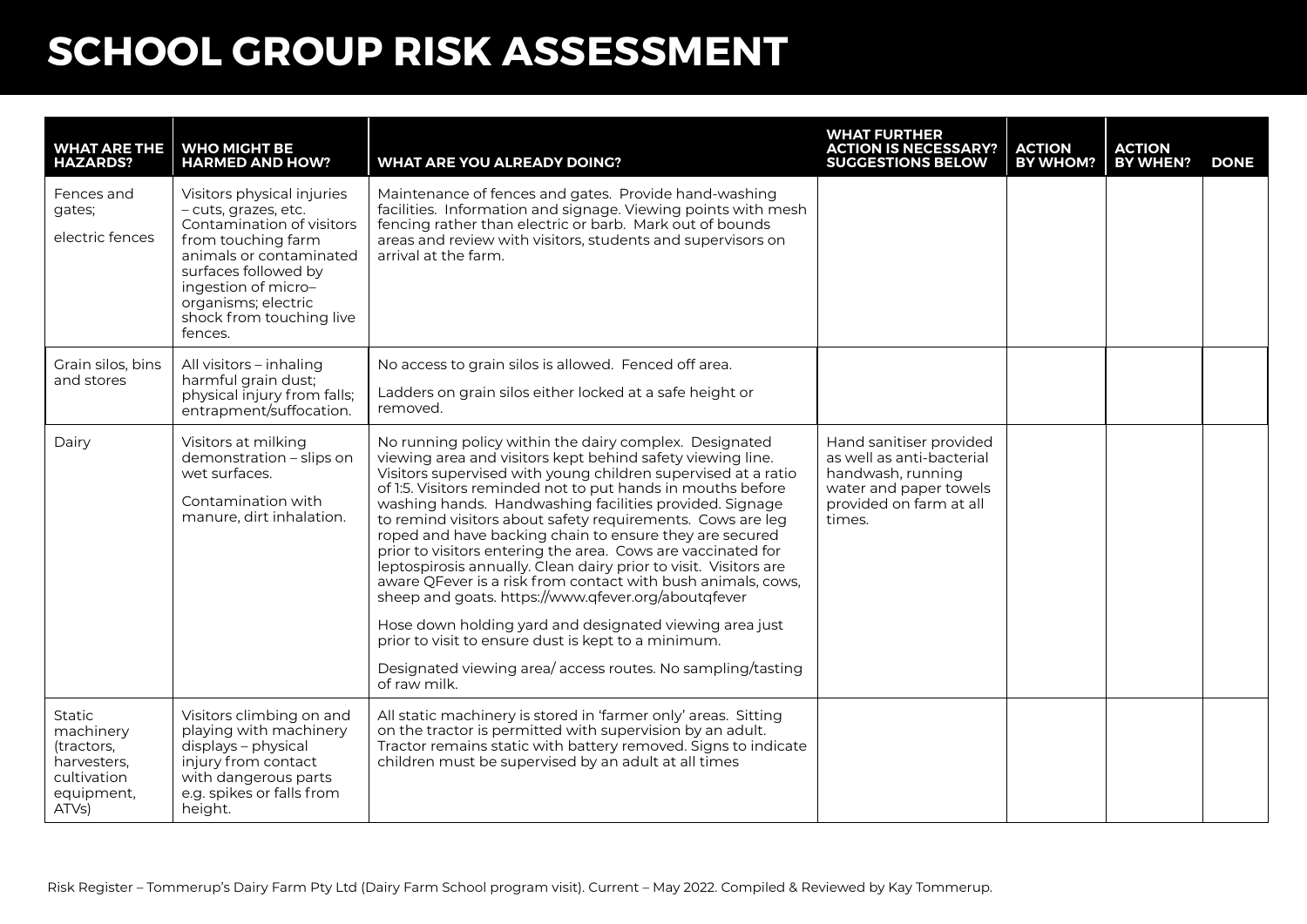| <b>WHAT ARE THE</b><br><b>HAZARDS?</b>                                                                              | <b>WHO MIGHT BE</b><br><b>HARMED AND HOW?</b>                                                                                                                                                                          | <b>WHAT ARE YOU ALREADY DOING?</b>                                                                                                                                                                                                                                                                                                                   | <b>WHAT FURTHER</b><br><b>ACTION IS NECESSARY?</b><br><b>SUGGESTIONS BELOW</b> | <b>ACTION</b><br><b>BY WHOM?</b> | <b>ACTION</b><br><b>BY WHEN?</b> | <b>DONE</b> |
|---------------------------------------------------------------------------------------------------------------------|------------------------------------------------------------------------------------------------------------------------------------------------------------------------------------------------------------------------|------------------------------------------------------------------------------------------------------------------------------------------------------------------------------------------------------------------------------------------------------------------------------------------------------------------------------------------------------|--------------------------------------------------------------------------------|----------------------------------|----------------------------------|-------------|
| Working<br>machinery (e.g.<br>bale-wrapping,<br>spraying,<br>feeding or<br>bedding<br>animals with<br>machines etc) | Visitors viewing<br>machinery<br>demonstrations-<br>physical injury from<br>contact with dangerous<br>parts.                                                                                                           | No working farm machinery used for farm visits.                                                                                                                                                                                                                                                                                                      |                                                                                |                                  |                                  |             |
| Zoonoses,                                                                                                           | Visitors feeding, petting<br>or stroking calves,<br>sheep, lambs, pigs,<br>piglets, goats, kids, or<br>contact with their dung,<br>contaminated surfaces<br>fences, and pens.                                          | Hand-washing facilities include the following:<br>Basins, Liquid soap, Paper towels, Running water. Hand<br>sanitising stations provided.<br>Signage and supervision by trained staff/helpers must be<br>provided. Explain to visitors they cannot put their hands in<br>their mouths, smoke, eat or drink before washing their hands                |                                                                                |                                  |                                  |             |
| Poultry                                                                                                             | Visitors petting hens,<br>chicks; feeding the<br>chickens<br>pecked, scratched.                                                                                                                                        | because of the risk of infection. Animals in contact area clean<br>as possible and healthy. Designated eating areas are provided.<br>No visitor access to pens of large animals. Feeding and petting<br>through fences only. Explain to visitors that sudden sounds or<br>movement may frighten animals. Use signage and supervision                 |                                                                                |                                  |                                  |             |
| Sheep, pigs,<br>cows, goats                                                                                         | Visitors entering<br>animal pens; feeding<br>the animals; herding<br>animals; performing<br>simple farmyard tasks,<br>contamination with<br>dung, trampled; crushed;<br>bitten; kicked; butted.                        | by trained staff/helpers. Children must be supervised by an<br>adult. Move less docile animals away from visitor area. No<br>access to collecting yards. Clear areas of accumulated dung.<br>Define pathways and keep clean. Clean gates, partitions. Apply<br>fresh bedding before visit if required. Animals wormed prior to<br>visit if required. |                                                                                |                                  |                                  |             |
| Manure                                                                                                              | Visitors viewing animals or<br>entering livestock sheds<br>walking through manure;<br>touching manure on<br>gates/walls/ partitions<br>contam-ination on shoes.<br>laces, pushchair wheels;<br>slips, trips and falls. |                                                                                                                                                                                                                                                                                                                                                      |                                                                                |                                  |                                  |             |